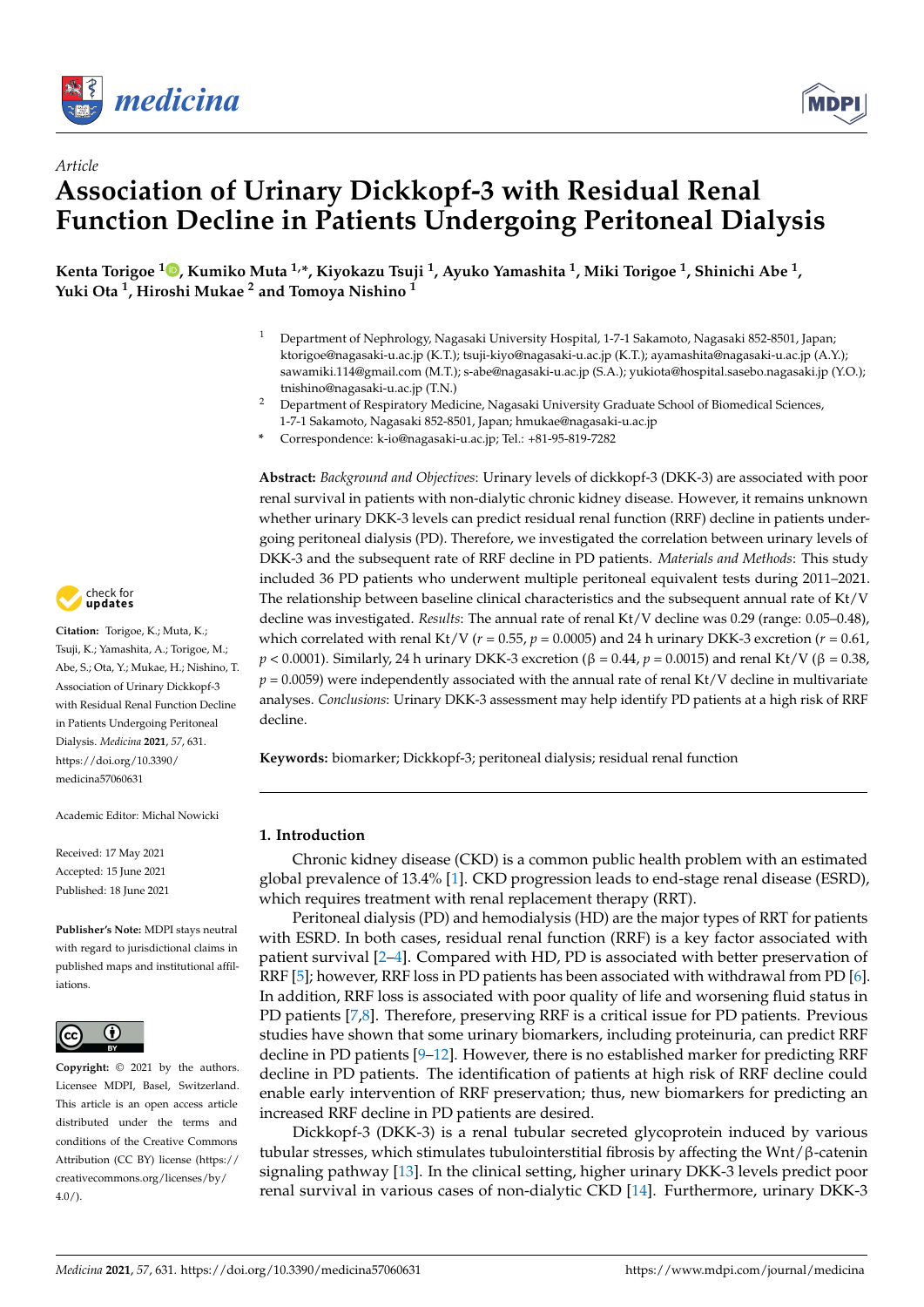is associated with acute kidney injury and subsequent chronic kidney dysfunction in patients undergoing cardiac surgery [\[15\]](#page-6-2). Urinary DKK-3 levels are a promising marker for predicting RRF decline and assessing the effects of interventions in various kidney diseases [\[16](#page-6-3)[,17\]](#page-6-4). However, there are no data on whether urinary levels of DKK-3 are useful for predicting RRF decline in PD patients. Therefore, in this study, we investigated the correlation between urinary levels of DKK-3 and the subsequent rate of RRF decline in PD patients.

## **2. Materials and Methods**

This was a retrospective, longitudinal, observational cohort study that included 36 PD patients. All PD patients underwent a peritoneal equilibration test (PET) at least twice between October 2011 and March 2021. Patients with anuria (daily urine volume < 200 mL) or those who underwent a combination therapy with concurrent PD and HD at the time of the first PET were excluded. This study was conducted in accordance with the Declaration of Helsinki and the ethical guidelines for medical and health research involving human subjects. The ethics review board of Nagasaki University Hospital approved the study protocol (approval number: 09022759-5).

# *2.1. Date and Sample Collection*

The patient's baseline data and 24 h urine samples were simultaneously collected at the time of the first PET. The results of PET were calculated using the PD ADEQUEST 2.0 software (Baxter International Inc., Deerfield, IL, USA). In this study, weekly renal Kt/V urea, which reflects the rate of residual renal urea clearance, was used as a marker of RRF. The annual rate of renal Kt/V decline was calculated according to the following formula:

(renal Kt/V at first PET-renal Kt/V at the next PET)/number of follow-up years

## *2.2. Measurement of Urinary DKK-3*

We analyzed urinary DKK-3 levels using an enzyme-linked immunosorbent assay (ELISA) kit from 24 h urine samples collected at the time of the first PET. The Human DKK-3 ELISA Kit (RAB0145; Sigma-Aldrich, Saint Louis, MO, USA) was used according to the manufacturer's instructions. Absorbance was measured at 450 nm using a microplate reader (MULTISKAN FC; Thermo Scientific, Kanagawa, Japan). All samples were measured in duplicate.

#### *2.3. Statistical Analysis*

Categorical variables are expressed as percentages. Normally distributed continuous variables are expressed as mean  $\pm$  standard deviation, and non-normally distributed variables are expressed as median and interquartile range. Pearson's correlation test and multiple linear regression analysis for renal Kt/V decline were performed using the variables that were reported as predictors of RRF decline [\[18\]](#page-6-5), including mean arterial pressure, serum albumin, total-cholesterol, renal Kt/V, total Kt/V, 4h-D/Pcr, urinary protein, urinary DKK-3, diabetes mellitus, administration of ACE-I/ARB and diuretics, and history of peritonitis. Regarding multivariate linear regression analysis, considering the study sample size, the Akaike information criterion (AIC) was used to exclude variables that did not improve the model. The model with the lowest AIC score was used in multiple linear regression analysis. Statistical analyses were performed using JMP version 14 software (SAS Institute Inc., Cary, NC, USA). Statistical significance was set at *p* < 0.05.

#### **3. Results**

The characteristics of PD patients at the time of the first PET are presented in Table [1.](#page-2-0) The mean age of the patients was  $61.1 \pm 12.8$  years, and 21 (55.6%) patients were men. The median duration of PD at baseline was 13 (range: 11–24) months. The main cause of ESRD was nephrosclerosis (33.3%). The median urinary volume was 1500 (range: 1140–1700)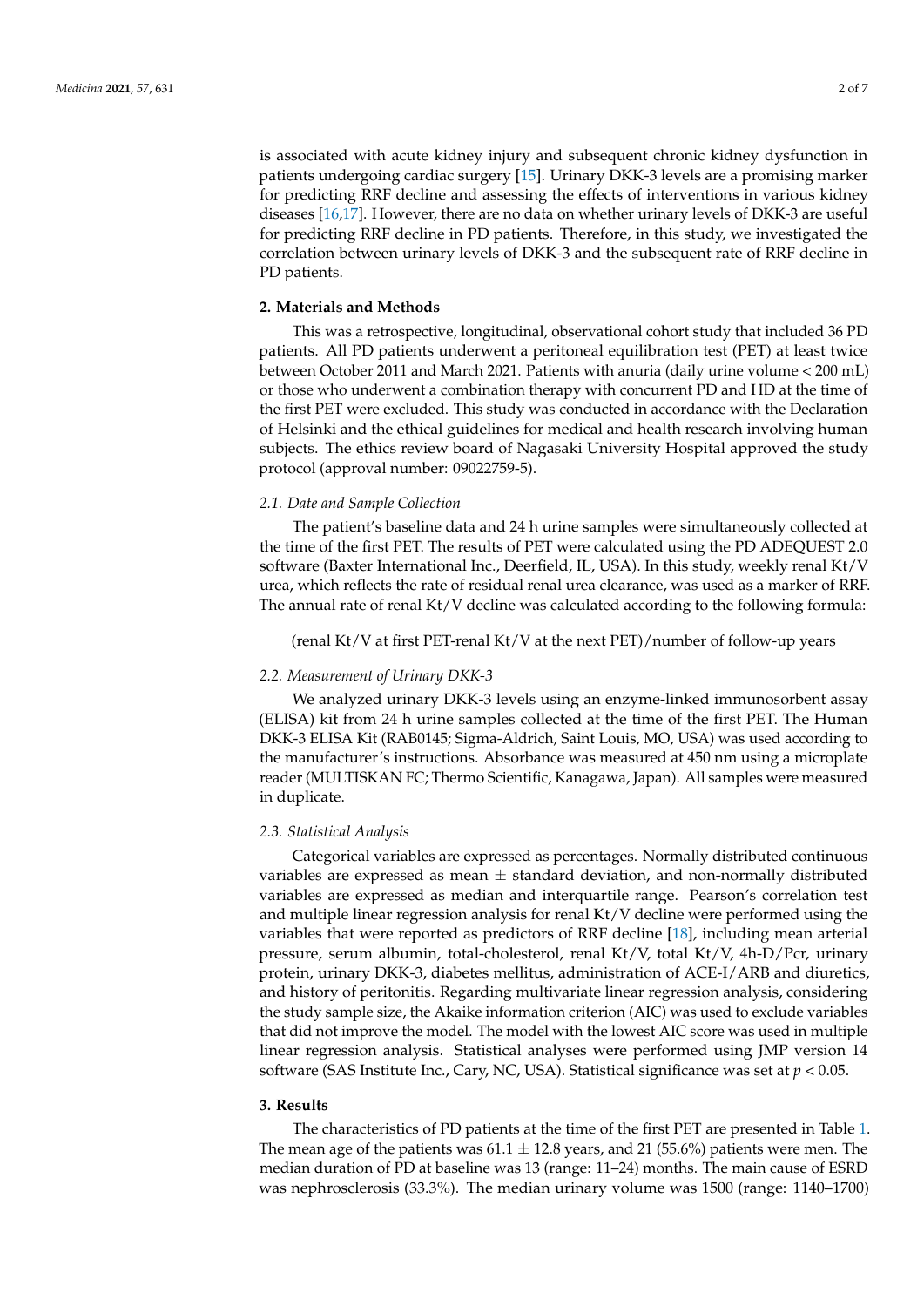mL/day, and the mean fluid removal rate was  $248 \pm 368.6$  mL/day. The median total Kt/V was 1.95 (range: 1.63–2.48), which suggested sufficient small molecule clearance. The median 24 h urinary DKK-3 excretion rate was 13.4 (range, 4.1–28.2)  $\mu$ g/day. The median renal Kt/V was 0.84 (range: 0.64–1.40), suggesting that the RRF was relatively preserved in patients undergoing PD. The annual rate of renal Kt/V decline in PD patients was 0.29/year (range: 0.05–0.48), measured at the median follow-up period of 11.5 (range: 11–12) months.

| Characteristic                    | Value               | Characteristic                     | Value               |  |
|-----------------------------------|---------------------|------------------------------------|---------------------|--|
| Age (years)                       | $61.1 \pm 12.8$     | Alb $(g/dL)$                       | $3.3 \pm 0.3$       |  |
| Duration of PD (months)           | $13(11-24)$         | Corrected Ca<br>(mg/dL)            | $9.2 \pm 0.6$       |  |
| Male: Female                      | 21:15               | P(mg/dL)                           | $5.2(4.4 - 5.6)$    |  |
| BMI $(kg/m^2)$                    | $22.6(20.3 - 25.3)$ | Intact-PTH (pg/mL)                 | 167.8 (90.1-255.3)  |  |
| $MAP$ (mm $Hg$ )                  | $92.9 \pm 16.2$     | Total-cholesterol<br>(mg/dL)       | $189.7 \pm 34.2$    |  |
| History of peritonitis (%)        | 13.9%               | $HbA1c$ (%)                        | $5.4(5.1 - 5.7)$    |  |
| Primary disease of ESRD           |                     | CRP(mg/dL)                         | $0.06(0.03 - 0.21)$ |  |
| Chronic<br>glomerulonephritis (%) | 25.0                | Urinary volume<br>(mL/day)         | 1500 (1140-1700)    |  |
| Diabetic kidney disease (%)       | 13.9                | Effluent volume<br>(mL/day)        | $248.0 \pm 368.6$   |  |
| Nephrosclerosis (%)               | 33.3                | <b>Residual GFR</b><br>(mL/min)    | $4.17(2.60 - 6.51)$ |  |
| Other $(\% )$                     | 27.8                | Peritoneal Kt/V                    | $1.03 \pm 0.37$     |  |
| Comorbidity                       |                     | Renal Kt/V                         | $0.84(0.64 - 1.40)$ |  |
| Diabetes mellitus (%)             | 25.0                | Total Kt/V                         | $1.95(1.63 - 2.48)$ |  |
| Charlson Comorbidity<br>Index     | $3(2-3)$            | $4 h-D/P$ cr                       | $0.61(0.56 - 0.68)$ |  |
| $ACE-I/ARB$ (%)                   | 66.7                | nPCR                               | $0.88 \pm 0.18$     |  |
| $CCB$ $(\% )$                     | 63.9                | Urinary protein<br>(g/day)         | $0.50(0.27-0.76)$   |  |
| Diuretic (%)                      | 83.3                | Urinary DKK-3<br>$(\mu g / day)$   | $13.4(4.1-28.2)$    |  |
| Statin $(\%)$                     | 27.8                | Renal Kt/V decline<br>rate (/year) | $0.29(0.05 - 0.48)$ |  |
| CAPD: APD                         | 24: 12              | Duration of follow-up<br>(month)   | $11.5(11.0-12.0)$   |  |
| Hb(g/dL)                          | $11.6 \pm 1.4$      |                                    |                     |  |

<span id="page-2-0"></span>**Table 1.** Characteristics of peritoneal dialysis patients.

ACE-I: angiotensin-converting enzyme inhibitor; Alb: albumin; APD: automated peritoneal dialysis; ARB: angiotensin II receptor blocker; BMI: body mass index; BP: blood pressure; Ca: calcium; CAPD: continuous ambulatory peritoneal dialysis; CCB: calcium channel blocker; CRP: C-reactive protein; DKK-3: Dickkopf-3; GFR: glomerular filtration rate; Hb: hemoglobin; MAP: mean arterial pressure; nPCR: normalized protein catabolic rate; P: phosphorus; PD: peritoneal dialysis; PTH: parathyroid hormone; 4 h-D/P cr: 4 h dialysate/plasma creatinine.

## *Factors Associated with RRF Decline in PD Patients*

Next, we investigated the factors that correlated with the annual rate of renal Kt/V decline in PD patients. As shown in Table [2,](#page-3-0) simple regression analysis revealed that renal Kt/V ( $r = 0.55$ ,  $p = 0.0005$ ), and 24 h urinary DKK-3 excretion ( $r = 0.61$ ,  $p < 0.0001$ ) were positively correlated with the annual rate of renal Kt/V decline. There was no correlation between the 24 h urinary protein excretion and the annual rate of renal Kt/V decline.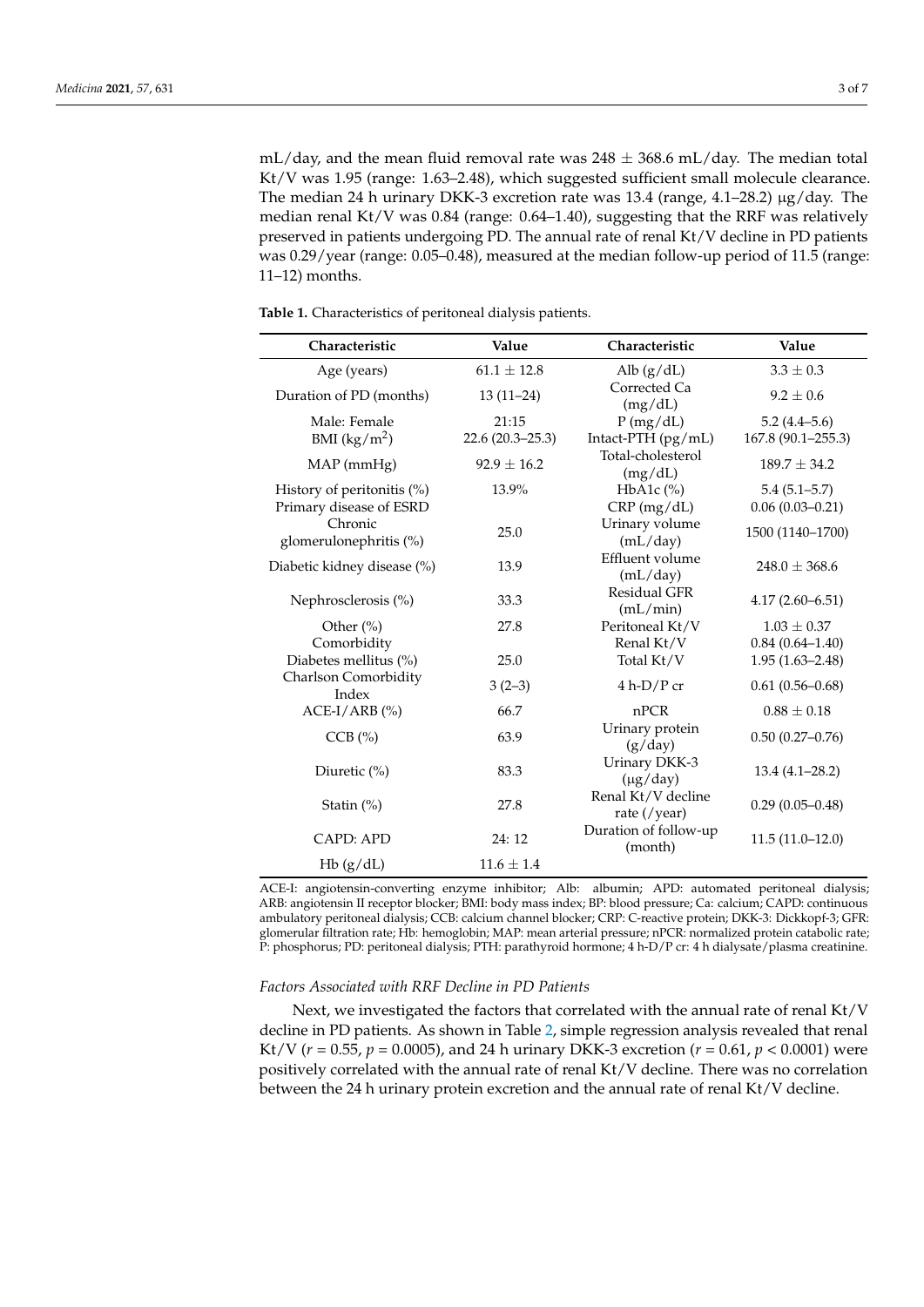|                           | <b>Pearson's Correlation</b><br>Analyses |                 | <b>Multiple Regression Analyses</b> |                  |      |         |
|---------------------------|------------------------------------------|-----------------|-------------------------------------|------------------|------|---------|
|                           | r                                        | <i>p</i> -Value | B                                   | 95% CI           | β    | p-Value |
| $MAP$ (mm $Hg$ )          | 0.05                                     | 0.77            |                                     |                  |      |         |
| Alb $(g/dL)$              | 0.23                                     | 0.18            |                                     |                  |      |         |
| Total-cholesterol (mg/dL) | $-0.05$                                  | 0.78            |                                     |                  |      |         |
| Renal Kt/V                | 0.55                                     | 0.0005          | 0.259                               | $0.080 - 0.437$  | 0.38 | 0.0059  |
| Total Kt/V                | 0.32                                     | 0.06            |                                     |                  |      |         |
| $4 h-D/P cr$              | $-0.19$                                  | 0.27            |                                     |                  |      |         |
| Urinary protein $(g/day)$ | 0.28                                     | 0.1             | 0.164                               | $-0.011 - 0.338$ | 0.23 | 0.0652  |
| Urinary DKK-3 (µg/day)    | 0.61                                     | < 0.0001        | 0.005                               | $0.002 - 0.008$  | 0.44 | 0.0015  |
| Diabetes mellitus         |                                          |                 |                                     |                  |      |         |
| ACE-I/ARB                 |                                          |                 |                                     |                  |      |         |
| Diuretics                 |                                          |                 |                                     |                  |      |         |
| History of peritonitis    |                                          |                 |                                     |                  |      |         |

<span id="page-3-0"></span>**Table 2.** Pearson's correlation analyses and multiple regression analyses for the rate of residual renal function decline in<br>naritioneal dialysis patients peritoneal dialysis patients.

ACE-I: angiotensin-converting enzyme inhibitor; Alb: albumin; ARB: angiotensin II receptor blocker; B: unstandardized regression coefficient; β: standardized regression coefficient; CI: confidence interval; DKK-3: Dickkopf-3; MAP: mean arterial pressure; r: Pearson's correlation coefficient; SE: standard error; 4 h-D/P cr: 4-h dialysate/plasma creatinine. Covariates not retained in the multivariate model with minimum Akaike information criterion are expressed as "-".

> Furthermore, to identify the independent factors that correlate with the annual rate Furthermore, to identify the independent factors that correlate with the annual rate of renal Kt/V decline, we performed multiple regression analyses using the minimum AIC score. Urinary protein, renal Kt/V, and 24 h urinary DKK-3 excretion were selected as independent variables for multiple regression analysis. Both renal Kt/V (β = 0.38,  $p = 0.0059$ ) and daily urinary DKK-3 excretion rate (β = 0.44,  $p = 0.0015$ ) were independently associated with a higher annual rate of renal Kt/V decline in PD patients (adjusted  $R^2 = 0.55$ ,  $p < 0.0001$ ) (Table 2, Figure 1). Fin[al](#page-3-0)ly, the [uri](#page-3-1)nary DKK-3/creatinine ratio also correlated with the annual rate of renal Kt/V decline in simple linear regression analysis  $(r = 0.40, p = 0.0153).$

<span id="page-3-1"></span>

**Figure 1.** Relationship between residual renal function decline and patient characteristics. (A) Correlation between urinary DKK-3 levels and subsequence annual rate of renal Kt/V decline. **(B)** Correlation between baseline renal Kt/V and the subsequent annual rate of renal Kt/V decline.

# **4. Discussion**

In this study, we investigated the correlation between urinary DKK-3 level and RRF decline in PD patients and demonstrated that higher 24-h urinary DKK-3 excretion was independently correlated with the annual rate of renal Kt/V decline.

Urinary DKK-3 is a novel biomarker of acute kidney injury and CKD [\[14](#page-6-1)[,15](#page-6-2)[,19\]](#page-6-6). In particular, in non-dialytic CKD patients, urinary DKK-3 levels have been associated with CKD progression regardless of disease etiology [\[14\]](#page-6-1). Urinary DKK-3 is excreted by the tubular cells under stress and activates the Wnt/β-catenin signaling [\[16](#page-6-3)[,17\]](#page-6-4). The Wnt/βcatenin signaling pathway is involved in organ development, tissue homeostasis, and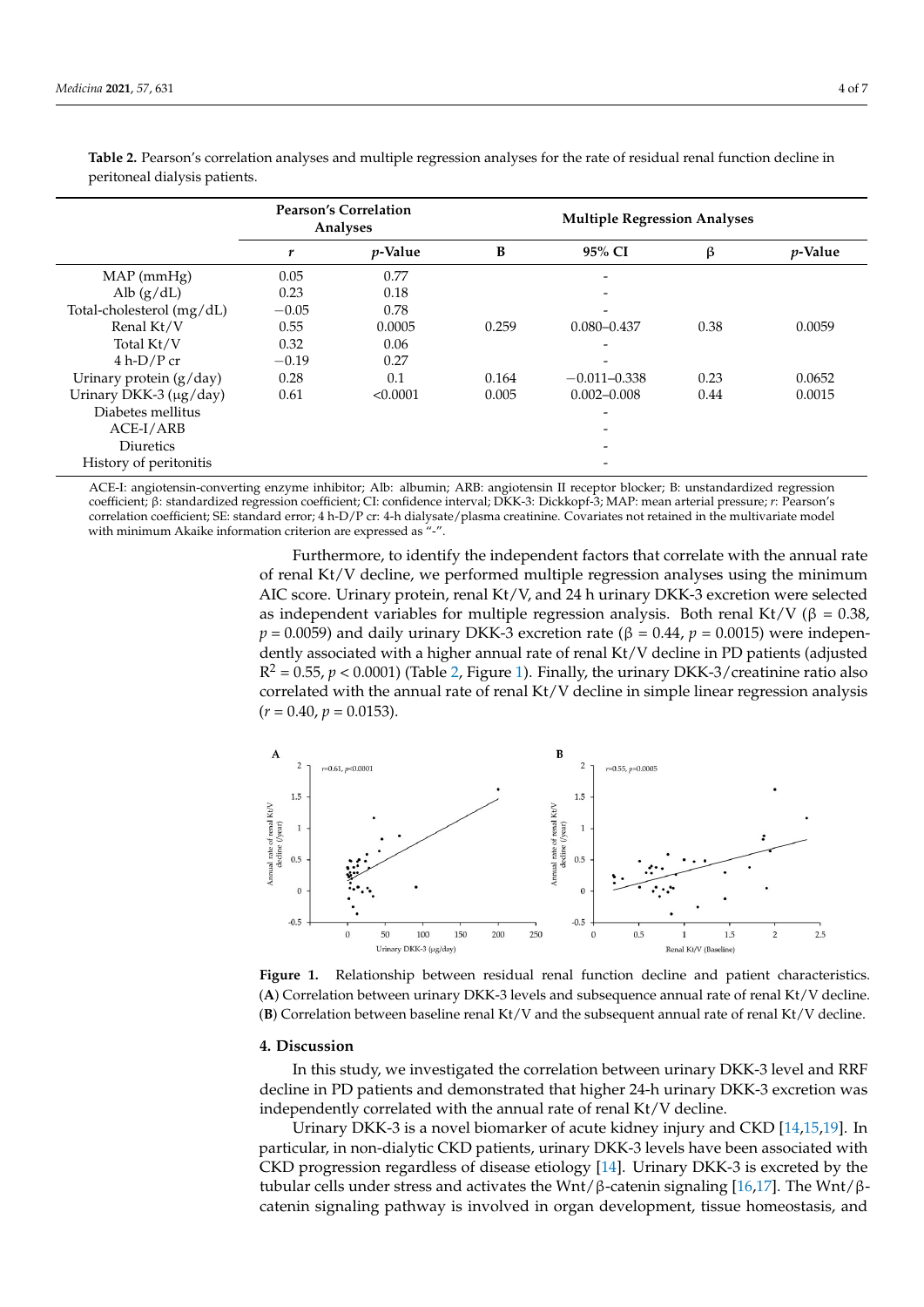human disease pathogenesis [\[20\]](#page-6-7). In kidney disease, the Wnt/β-catenin signaling pathway acts as an inducer of tubulointerstitial fibrosis by upregulating the expression of profibrotic factors such as fibronectin, fibroblast-specific protein-1, snail-1, matrix metalloproteinase-7, plasminogen activator inhibitor-1, and the components of the renin-angiotensin system [\[21\]](#page-6-8). Tubulointerstitial fibrosis results from several factors and is strongly associated with renal prognosis [\[22](#page-6-9)[–24\]](#page-6-10). In fact, although this study included various causes of ESRD, a high urinary DKK-3 level was positively correlated with RRF decline. This evidence suggests that, in PD patients with high rates of urinary DKK-3 excretion, DKK-3 may activate profibrotic gene expression, accelerate the progression of tubulointerstitial fibrosis, and decrease RRF, independently of the underlying cause of ESRD. Screening for high levels of urinary DKK-3 may help identify PD patients at a higher risk of RRF decline.

Furthermore, urinary DKK-3 may be an inducer of RRF decline. Basic research has shown that abolishing tubular DKK-3 attenuates tubulointerstitial fibrosis; this evidence suggests that decreasing urinary levels of DKK-3 may reduce the rate of RRF decline. However, at present, it remains unclear what kind of intervention may reduce urinary DKK-3 levels in a clinical setting. In our study, we used 24 h urinary DKK-3 excretion as a marker; however, collecting 24 h urine samples may not be practical in the clinical context. The urinary DKK-3/creatinine ratio also correlates with the annual rate of renal Kt/V decline and may be easier to assess in this patient group.

Previous studies have reported that various factors are associated with decreased residual renal function in patients undergoing PD [\[18\]](#page-6-5), and this study considered these factors for analysis. Among these factors, the baseline renal Kt/V value was independently correlated with the rate of RRF decline in this study. Previous studies have reported that higher baseline RRF values were associated with a greater risk of subsequent RRF decline in PD patients [\[11](#page-5-9)[,12\]](#page-5-8). However, this finding can be explained by the lead time bias [\[12\]](#page-5-8). PD patients with higher baseline RRF values have a lower risk of developing anuria than their counterparts [\[25\]](#page-6-11). Therefore, it is unnecessary to consider that patients with higher baseline RRF values are at a higher risk of RRF decline.

Other biomarkers have been associated with RRF decline in PD patients, such as urinary protein levels  $[9-12]$  $[9-12]$ . However, the present study did not show any association between urinary protein levels and the rate of RRF decline. Previously, 1 g/day of proteinuria has been associated with a 13.2% increase in the risk of progression to anuria in patients with PD [\[12\]](#page-5-8). Moreover, in the present study, PD patients presented with low levels of urinary protein (0.50 g/day, range: 0.27–0.76 g/day), potentially affecting the present results.

In our analysis, we selected independent values based on a previous study [\[18\]](#page-6-5). However, besides the aforementioned factors, other factors have been reported as predictors of RRF decline. For instance, serum uric acid was reported as a predictor of RRF decline in PD patients [\[26\]](#page-6-12). Another report showed that oral sodium bicarbonate decreases RRF decline [\[27\]](#page-6-13). Furthermore, glucose exposure, fluid overload, older age, inadequate hypertension, and high protein intake were similarly reported as factors of RRF decline in PD patients [\[11](#page-5-9)[,12](#page-5-8)[,28\]](#page-6-14). In this study, urinary DKK-3 was independently associated with renal Kt/V. However, it is possible that factors that could not be assessed in this study affect the associations between urinary DKK-3 and RRF decline in PD patients, and further study is needed to clarify this.

The present findings suggest that urinary DKK-3 levels may be a useful biomarker in PD patients. However, this study has several limitations. First, this was a retrospective observational study with small sample size. Thus, the impact of residual confounding factors, as mentioned above, could not be evaluated, and the power of analyses may be insufficient. Second, residual renal Kt/V was used as a marker of RRF in this study. Renal Kt/V is a renal urea clearance marker, and urea is a representative small-molecule uremic toxin. Thus, renal Kt/V could not reflect middle-to-large-sized molecule clearance, and the present findings may not reflect the true RRF. Third, the annual rate of renal Kt/V decline was estimated over a relatively short period (11.5 months, range, 11.0–12.0 months).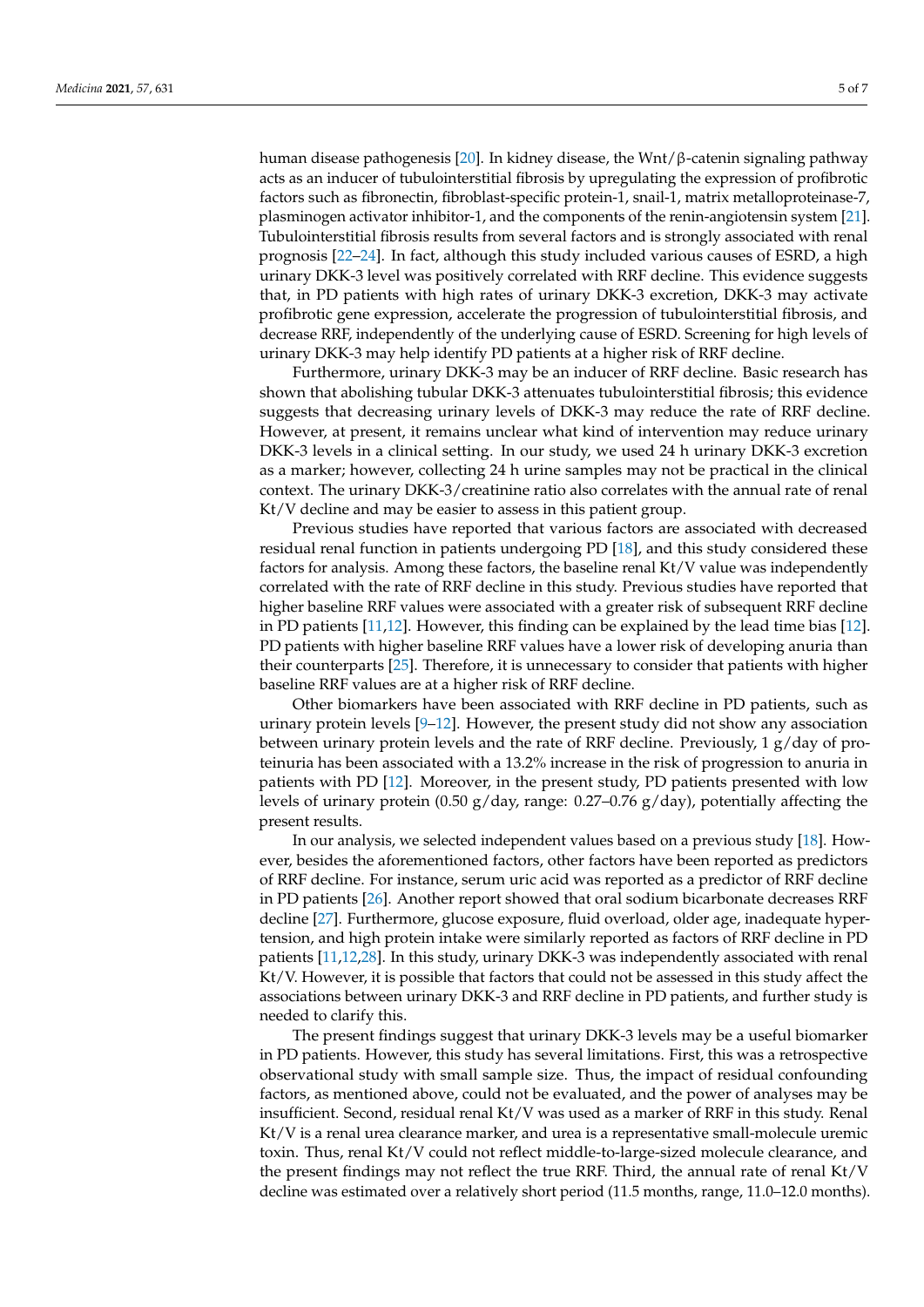Thus, our results may not reflect long-term RRF decline risk. Fourth, the present study did not account for other tubular injury markers, precluding any discussions about whether urinary DKK-3 is superior to other markers at predicting RRF decline. Further studies are therefore required to address these limitations.

## **5. Conclusions**

In conclusion, we demonstrated that a higher 24 h urinary excretion of DKK-3 is positively correlated with the RRF decline rate in PD patients. Urinary DKK-3 assessment may help identify PD patients at a high risk of RRF decline.

**Author Contributions:** Conceptualization, K.T. (Kenta Torigoe); methodology, K.T. (Kenta Torigoe); formal analysis, K.T. (Kenta Torigoe) and M.T.; data curation, K.T. (Kiyokazu Tsuji), A.Y., M.T., S.A. and Y.O.; writing—original draft preparation, K.T. (Kenta Torigoe); writing—review and editing, K.M. and T.N.; visualization, K.T. (Kenta Torigoe); supervision, H.M. and T.N.; project administration, K.T. (Kenta Torigoe). All authors have read and agreed to the published version of the manuscript.

**Funding:** This research received no external funding.

**Institutional Review Board Statement:** The study was conducted according to the guidelines of the Declaration of Helsinki and approved by the Institutional Review Board (protocol code 09022759-5 and date of approval: 15 September 2020).

**Informed Consent Statement:** Informed consent was obtained from all subjects involved in the study.

**Data Availability Statement:** The data presented in this study are available on request from the corresponding author.

**Acknowledgments:** We would like to thank Ryoko Yamamoto for her excellent assistance in performing the ELISA assay.

**Conflicts of Interest:** The authors declare no conflict of interest.

### **References**

- <span id="page-5-0"></span>1. Coresh, J. Update on the burden of CKD. *J. Am. Soc. Nephrol.* **2017**, *28*, 1020–1022. [\[CrossRef\]](http://doi.org/10.1681/ASN.2016121374) [\[PubMed\]](http://www.ncbi.nlm.nih.gov/pubmed/28302756)
- <span id="page-5-1"></span>2. Wang, A.Y.; Lai, K.N. The importance of residual renal function in dialysis patients. *Kidney Int.* **2006**, *69*, 1726–1732. [\[CrossRef\]](http://doi.org/10.1038/sj.ki.5000382) [\[PubMed\]](http://www.ncbi.nlm.nih.gov/pubmed/16612329)
- 3. Liu, X.; Dai, C. Advances in understanding and management of residual renal function in patients with chronic kidney disease. *Kidney Dis.* **2017**, *2*, 187–196. [\[CrossRef\]](http://doi.org/10.1159/000449029)
- <span id="page-5-2"></span>4. Liao, C.T.; Chen, Y.M.; Shiao, C.C.; Hu, F.C.; Huang, J.W.; Kao, T.W.; Chuang, H.F.; Hung, K.Y.; Wu, K.D.; Tsia, T. Rate of decline of residual renal function is associated with all-cause mortality and technique failure in patients on long-term peritoneal dialysis. *Nephrol. Dial. Transpl.* **2009**, *24*, 2909–2914. [\[CrossRef\]](http://doi.org/10.1093/ndt/gfp056)
- <span id="page-5-3"></span>5. Lang, S.M.; Bergner, A.; Töpfer, M.; Schiffl, H. Preservation of residual renal function in dialysis patients: Effects of dialysistechnique-related factors. *Perit. Dial. Int.* **2001**, *21*, 52–57. [\[CrossRef\]](http://doi.org/10.1177/089686080102100108) [\[PubMed\]](http://www.ncbi.nlm.nih.gov/pubmed/11280496)
- <span id="page-5-4"></span>6. Wang, J.; Xie, X.; Yan, X.; Yang, X.; Zhang, X.; Chen, J.; Han, F. A fast decline of residual renal function in the first year is a predictor for early withdrawal from peritoneal dialysis in non-diabetic patients. *Kidney Blood Press Res.* **2019**, *44*, 12–21. [\[CrossRef\]](http://doi.org/10.1159/000497807)
- <span id="page-5-5"></span>7. Termorshuizen, F.; Korevaar, J.C.; Dekker, F.W.; van Manen, J.G.; Boeschoten, E.W.; Krediet, R.T.; NECOSAD Study Group. The relative importance of residual renal function compared with peritoneal clearance for patient survival and quality of life: An analysis of the Netherlands Cooperative Study on the Adequacy of Dialysis (NECOSAD)-2. *Am. J. Kidney Dis.* **2003**, *41*, 1293–1302. [\[CrossRef\]](http://doi.org/10.1016/S0272-6386(03)00362-7)
- <span id="page-5-6"></span>8. Marrón, B.; Remón, C.; Pérez-Fontán, M.; Quirós, P.; Ortíz, A. Benefits of preserving residual renal function in peritoneal dialysis. *Kidney Int. Suppl.* **2008**, *108*, S42–S51. [\[CrossRef\]](http://doi.org/10.1038/sj.ki.5002600)
- <span id="page-5-7"></span>9. Kang, S.H.; Cho, K.H.; Park, J.W.; Yoon, K.W.; Do, J.Y. Proteinuria as a risk factor for decline in residual renal function in non-diabetic peritoneal dialysis patients. *Kidney Blood Press Res.* **2013**, *37*, 199–210. [\[CrossRef\]](http://doi.org/10.1159/000350145)
- 10. Cho, Y.; Johnson, D.W.; Vesey, D.A.; Hawley, C.M.; Clarke, M.; Topley, N. Utility of urinary biomarkers in predicting loss of residual renal function: The balANZ Trial. *Perit. Dial. Int.* **2015**, *35*, 159–171. [\[CrossRef\]](http://doi.org/10.3747/pdi.2013.00170)
- <span id="page-5-9"></span>11. Hidaka, H.; Nakao, T. Preservation of residual renal function and factors affecting its decline in patients on peritoneal dialysis. *Nephrology* **2003**, *8*, 184–191. [\[CrossRef\]](http://doi.org/10.1046/j.1440-1797.2003.00156.x) [\[PubMed\]](http://www.ncbi.nlm.nih.gov/pubmed/15012719)
- <span id="page-5-8"></span>12. Szeto, C.C.; Kwan, B.C.; Chow, K.M.; Chung, S.; Yu, V.; Cheng, P.M.; Leung, C.B.; Law, M.C.; Li, P.K. Predictors of residual renal function decline in patients undergoing continuous ambulatory peritoneal dialysis. *Perit. Dial. Int.* **2015**, *35*, 180–188. [\[CrossRef\]](http://doi.org/10.3747/pdi.2013.00075)